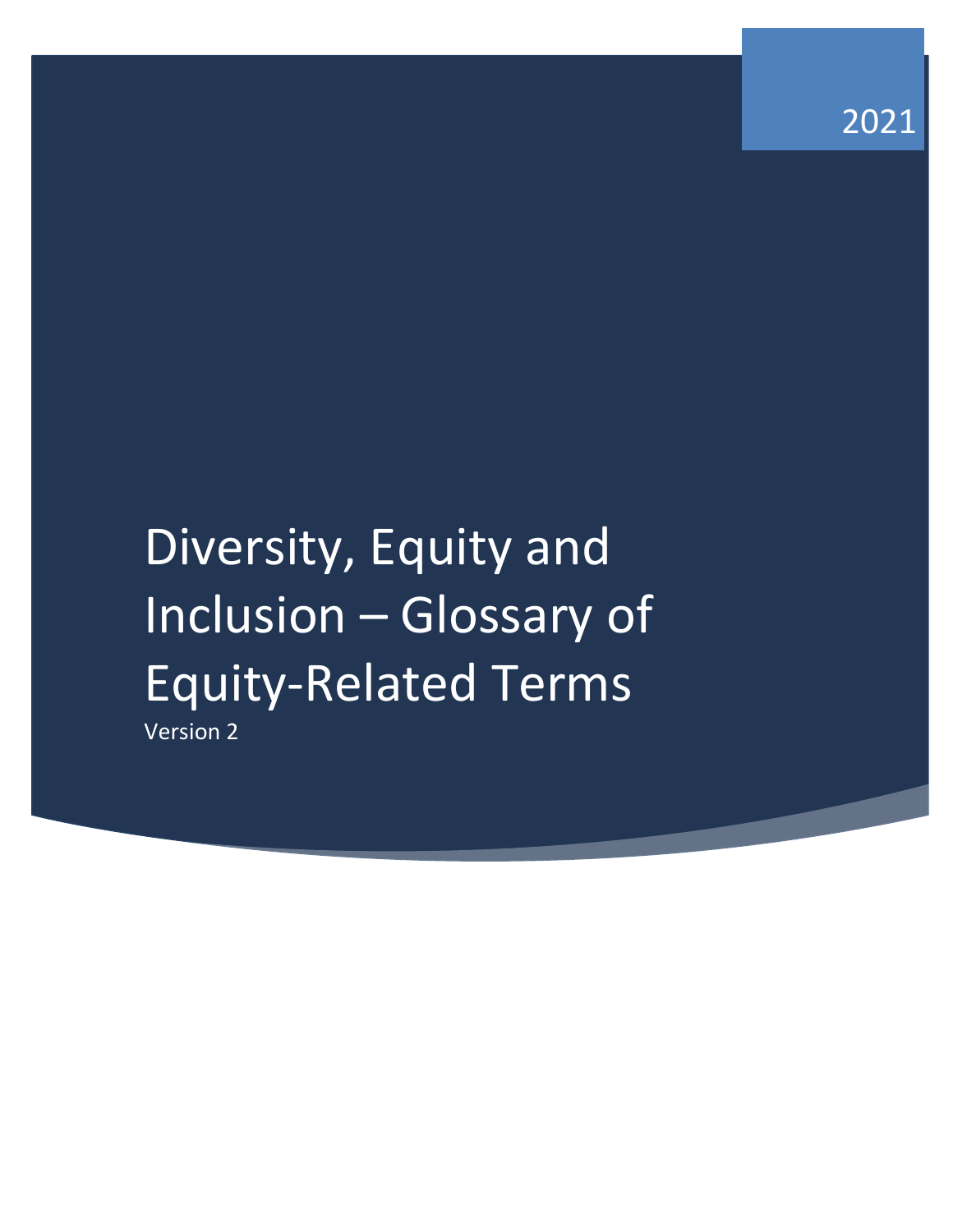# What changed in this version?

The DEI Glossary is reviewed annually or when a definition presents a concern for a community. If other minor discrepancies are identified during a review, they will also be corrected. Minor discrepancies include grammar, punctuation, or the insertion or omission of words to improve readability.

Version 2 is the result of a concern raised to the Office of Financial Management from multiple members representing the Jewish Community. The term *antisemitism* is under revision. A final statewide definition will be published during the annual review, scheduled for publication in February 2022. As an immediate response to address the concerns brought up to OFM, the current definition is replaced with a link to the Anti-Defamation League -ADL Education Glossary Terms.

Representatives from the following entities shared their concerns about the definition of Anti-Semitism. Washington Office of Superintendent of Public Instruction, Anti-Defamation League and Jewish Federation of Greater Seattle.

#### Version 2 Changes **Added cover page**

**Page 1** – Added *what changed in this version?* section

**Page 2 & 4** - Removed hyphen from *antisemitism* as recommended by representatives from the Jewish Community.

**Page 4** – Replaced the term *antisemitism* with a link to a recommended definition until a revised term is selected, vetted and published.

**Page 14** – The "sexual orientation" definition was revised, adding the word *romantic* to the "aromantic" description sentence, improving readability.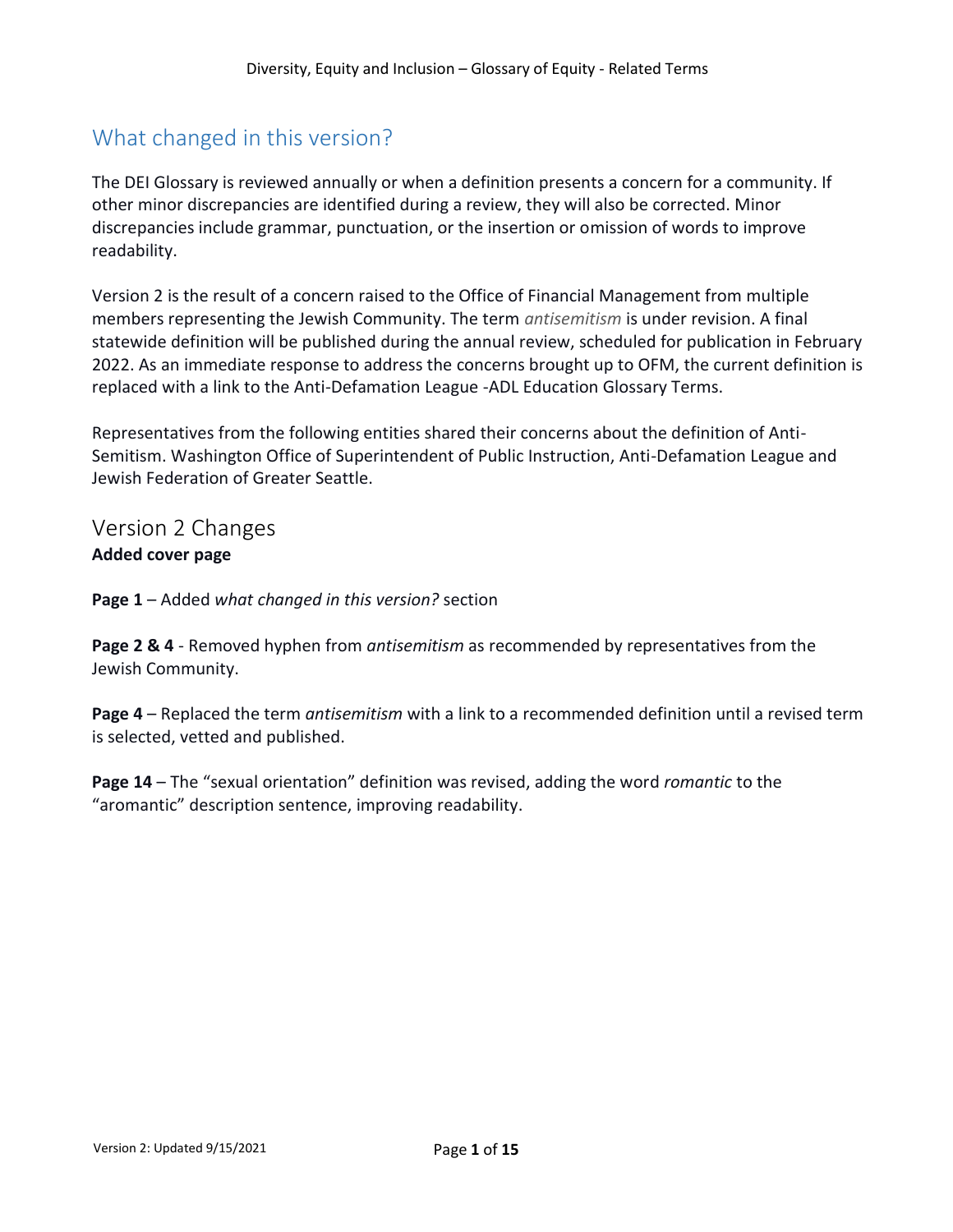# Glossary Terms

| Ability                       | Dominant Culture             | Power                         |
|-------------------------------|------------------------------|-------------------------------|
| Ability privilege             | <b>Environmental Justice</b> | Power-over                    |
| Ableism                       | Ethnocentrism                | Power-with                    |
| <b>Access</b>                 | Equity                       | Prejudice                     |
| Acculturation                 | Ethnicity                    | <b>Privilege</b>              |
| <b>Adultism</b>               | Gender Identity              | Questioning                   |
| <b>Ageism</b>                 | Gender-Expansive             | Race                          |
| Ally                          | <b>Gender Expression</b>     | Race Equity                   |
| Antisemitism                  | Gender Pronouns              | Racism                        |
| Assimilate                    | <b>Genetic Information</b>   | Respect                       |
| Authentic-Self                | Heterosexism                 | Sexism                        |
| <b>Belonging (ness)</b>       | Homophobia                   | Sexual Orientation            |
| <b>Bias</b>                   | Identity                     | Social Construct              |
| <b>Biological Sex</b>         | Inclusion                    | Social Justice                |
| Biphobia                      | Intersectionality            | SOGIE                         |
| Classism                      | LGBTQ+                       | Stereotype                    |
| Color                         | Marginalization              | Tokenism                      |
| Colorism                      | Microaggression              | Transphobia                   |
| Culture                       | <b>Military Status</b>       | Two-Spirit                    |
| <b>Cultural Appropriation</b> | Misogyny                     | Western-centrism              |
| <b>Cultural Competence</b>    | Nationality                  | <b>White Dominant Culture</b> |
| <b>Cultural Humility</b>      | National Origin              | <b>White Supremacy</b>        |
| Disability                    | Oppression/Anti-Oppression   | <b>Workforce Diversity</b>    |
| Disablism                     | Othering                     | <b>Xenophobia</b>             |
| Discrimination                | People of Color or           |                               |
| Diversity                     | <b>Communities of Color</b>  |                               |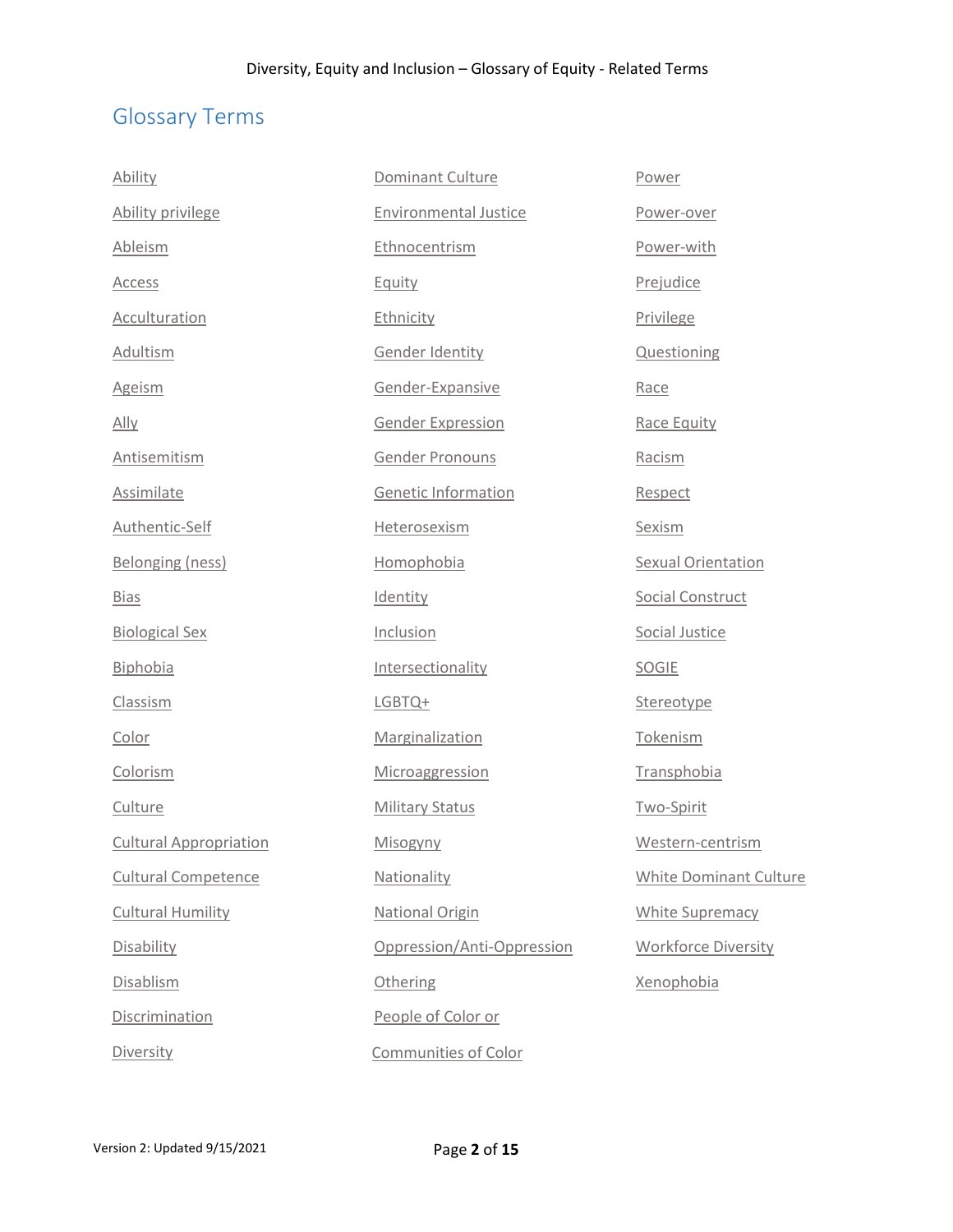## Ability

<span id="page-3-0"></span>Having the qualities, skills, competence or capacity to perform an action, or perceived as having the qualities, skills, competence, or capacity to perform an action.

# Ability privilege

<span id="page-3-1"></span>Unearned benefits, rights or advantages enjoyed by individuals who do not have or are perceived not to have a disability.

## Ableism

<span id="page-3-2"></span>The belief that people without disabilities are superior, have a better quality of life or have lives more valuable or worth living than people with an actual, perceived or non-apparent disability resulting in othering, oppression, prejudice, stereotyping, or discrimination. *See Disablism.*

#### Access

<span id="page-3-3"></span>Creating and advancing barrier-free design, standards, systems, processes, and environments to provide all individuals, regardless of ability, background, identity or situation, an effective opportunity to take part in, use and enjoy the benefits of: employment, programs, services, activities, communication, facilities, electronic/information technology, and business opportunities.

## Acculturation

<span id="page-3-4"></span>Process through which a person or group from one culture comes to adopt the practices and values of different cultures, while still retaining their own distinct culture<sup>1</sup>.

## Adultism

<span id="page-3-5"></span>Prejudice and discrimination against young people in favor of older people.

## Ageism

<span id="page-3-6"></span>Oppression, prejudice, stereotyping or discrimination based on a person's actual or perceived age. The dominant culture assigns value based on a person's actual or perceived age.

#### Ally

A person of one social identity group who advocates with and supports members of another group; typically a member of the dominant identity advocating with and supporting a marginalized group<sup>2</sup>.

#### <span id="page-3-7"></span>Antisemitism

*\*This term is under revision.*

The antisemitism definition used by Anti-Defamation League -ADL was recommended by multiple organizations representing the Jewish Community. **Antisemitism** definition<sup>3</sup>.

 $^1$  Cole, Nicki Lisa. "Understanding Acculturation and Why It Happens," July 18, 2019. [https://www.thoughtco.com/acculturation-definition-3026039.](https://www.thoughtco.com/acculturation-definition-3026039)

<sup>&</sup>lt;sup>2</sup> "Articles - Diversity and Inclusion Resources - Center for Diversity and Inclusion (CDI) - University of Houston." University of Houston. Accessed October 9, 2019. [https://www.uh.edu/cdi/diversity\\_education/resources/articles/.](https://www.uh.edu/cdi/diversity_education/resources/articles/)

<sup>&</sup>lt;sup>3</sup> "Education Glossary Terms - Anti-Defamation League." Accessed September 15, 2021.

<https://www.adl.org/education/resources/glossary-terms/education-glossary-terms>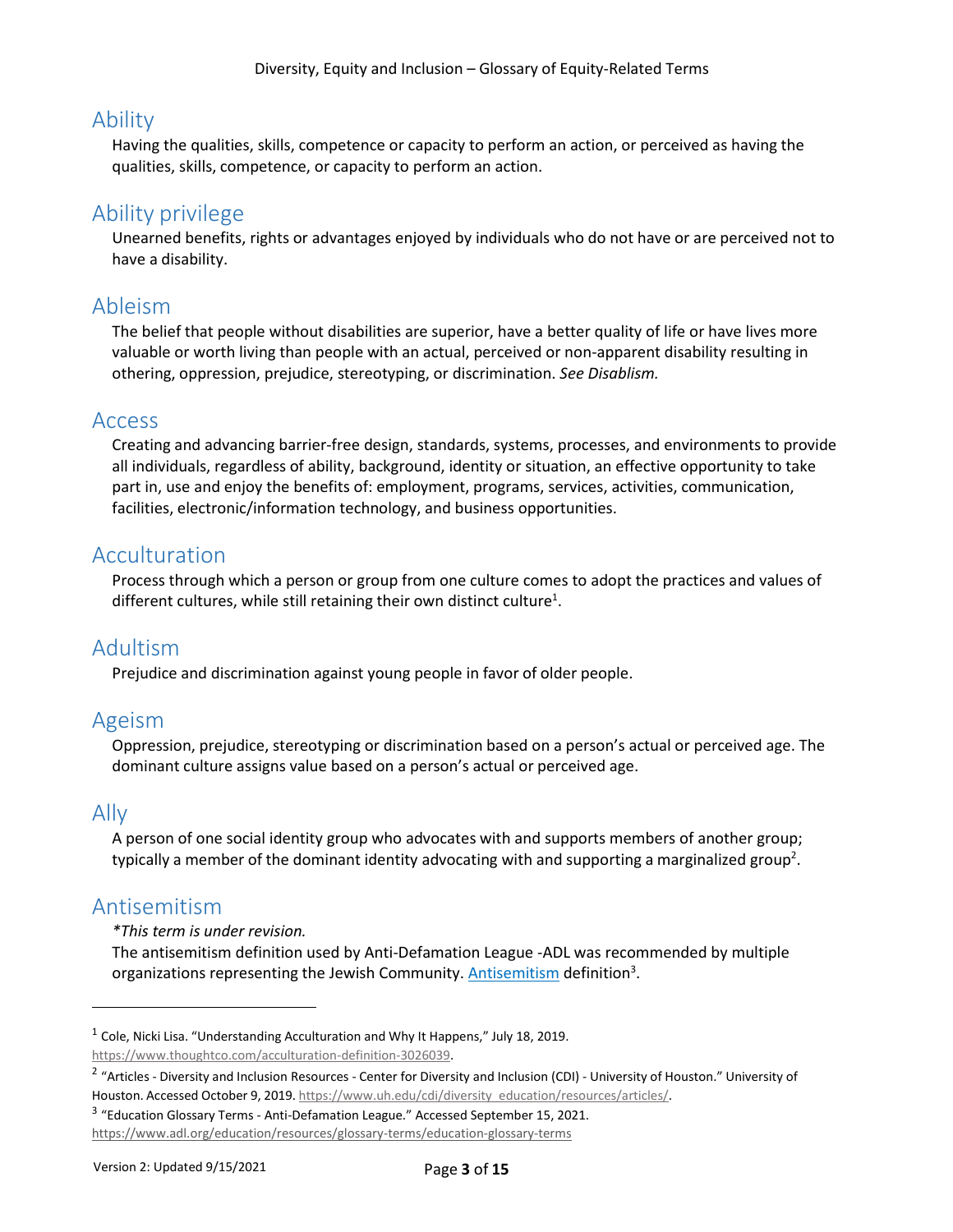## Assimilate

The phenomenon that occurs when people belonging to the non-dominant group adjust or integrate their behaviors or attitudes in an attempt to be accepted into the dominant group's culture norms either willingly or forcibly, for the sake of personal and/or professional survival (i.e. to gain/sustain access to the same opportunities and resources as the dominant group).

# Authentic-Self

Acting in alignment with your identity. Based on varied circumstances, may be expressed or suppressed.

# Belonging (ness)

Your well-being is considered and your ability to design and give meaning to society's structures and institutions is realized. More than tolerating and respecting differences, belonging requires that all people are welcome with membership and agency in the society. Belonging is vital to have a thriving and engaged populace, which informs distributive and restorative decision-making.<sup>4</sup> See Othering.

#### **Bias**

Judgment or preference toward or against one group over another.

**Implicit or Unconscious Bias** refers to the attitudes or stereotypes that affect our understanding, actions, and decisions in an unconscious manner. These biases, which encompass both favorable and unfavorable assessments, are activated involuntarily and withoutan individual's awareness or intentional control. Residing deep in the subconscious, these biases are different from known biases that individuals may choose to conceal for the purposes of social and/or political correctness. **Explicit or Conscious Bias** are biases we know we have and may use on purpose<sup>5</sup> .

# Biological Sex

Biological sex involves a combination of four elements: external genitalia, internal reproductive organs, chromosomes, and hormones.

**Female** - Born with XX chromosomes, a uterus, female genitalia, and produces female hormonesin puberty.

**Intersex** - Born with one or more of the four elements of biological sex in a combination that isnot female or male. Examples are people who are born with internal genitalia complicating the assignment of sex at birth; people born with both male and female genitalia; people born without genitalia; people born with an extra chromosome (XXX, XXY, and XYY); people with genitalia suggesting one gender while the hormones produced in puberty are more consistent with the other gender. Intersexuality occurs as often as every 1 in 100 births.

**Male** - Born with XY chromosomes, male gonad tissue and genitalia, and produces male hormones in puberty.

<span id="page-4-0"></span>Many transgender people use the acronyms AFAB (assigned female at birth) or AMAB (assigned male at birth) to refer to their given gender or biological sex.

<sup>&</sup>lt;sup>4</sup> "An Evolutionary Roadmap for Belonging and Co-Liberation." Othering and Belonging (blog), August 29, 2018. [http://www.otheringandbelonging.org/evolutionary-roadmap-belonging-co-liberation/.](http://www.otheringandbelonging.org/evolutionary-roadmap-belonging-co-liberation/)

<sup>5 &</sup>quot;Equity Language Guide." Office of Financial Management. Accessed October 9, 2019. [https://www.ofm.wa.gov/state-human](https://www.ofm.wa.gov/state-human-resources/workforce-diversity-equity-and-inclusion/diversity-equity-and-inclusion-resources/dei-committee-documents)[resources/workforce-diversity-equity-and-inclusion/diversity-equity-and-inclusion-resources/dei-committee-documents.](https://www.ofm.wa.gov/state-human-resources/workforce-diversity-equity-and-inclusion/diversity-equity-and-inclusion-resources/dei-committee-documents)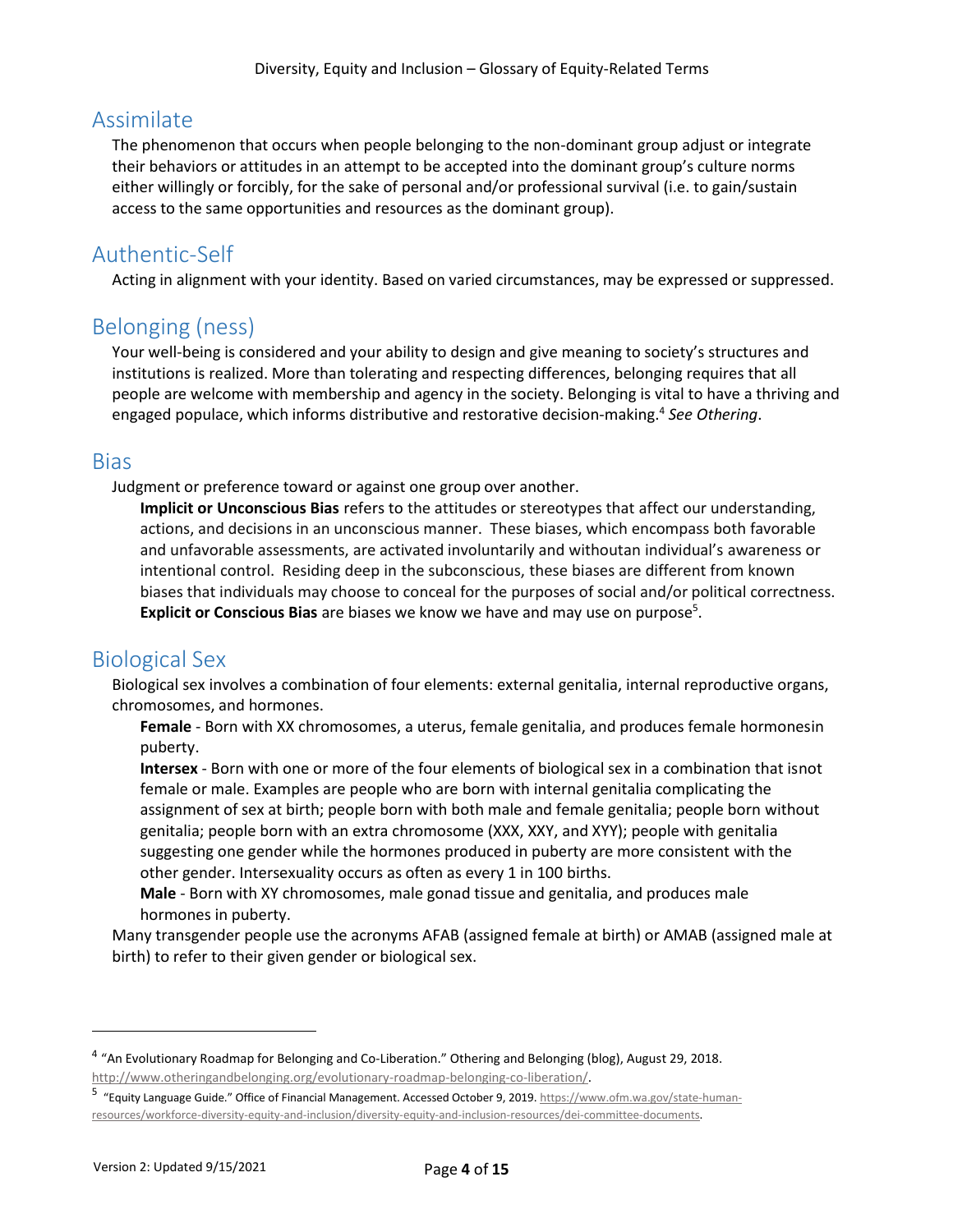## Biphobia

<span id="page-5-1"></span><span id="page-5-0"></span>A term for fear, anger, intolerance, resentment, hatred, discomfort, or mistrust that one may have toward bisexual people. The term can also connote a fear, disgust, or dislike of being perceived as bisexual.

## Classism

<span id="page-5-2"></span>Oppression, prejudice, stereotyping, or discrimination based on a person's actual or perceived class to advantage and strengthen the dominant class.

## Color

<span id="page-5-3"></span>Pigmentation, complexion, or skin shade or tone. Skin color can be, but it not necessarily, a characteristic of race<sup>6</sup> . *See Colorism*.

## Colorism

<span id="page-5-4"></span>The belief that a person's skin color, tone, shade, pigmentation, or complexion is superior to another's within a specific racial or ethnic group and includes discrimination based on the perceived lightness, darkness or other color characteristic of a person<sup>7</sup>. See Color.

#### **Culture**

<span id="page-5-5"></span>A set of values, beliefs, customs, norms, perceptions, and experiences shared by a group of people. An individual may identify with or belong to many different cultural groups. Culture is passed to others through communication, learning, and imitation.

## Cultural Appropriation

Theft, exploitation, or mimicry of cultural elements for one's own personal use or profit – including symbols, dress, art, music, dance, language, land, customs, medicine, etc. – often without understanding, acknowledgment, or respect for its value in the original culture. In the United States, it results from the assumption of a white dominant culture's right to take other cultural elements<sup>8, 9</sup>. See *White-Dominant Culture.*

## Cultural Competence

An ability to interact effectively with people of all cultures and understand many cultural frameworks, values, and norms. Cultural competence comprises four components:

<span id="page-5-6"></span>Awareness of one's own cultural worldview, Attitude towards cultural differences, Knowledge of different cultural practices and worldviews, and Cross-cultural skills.

<sup>&</sup>lt;sup>6</sup> "What Is the Difference between 'Race' Discrimination and 'Color' Discrimination?" Greenwald Doherty LLP. Accessed October 9, 2019. [http://www.greenwaldllp.com/law-clips/difference-race-discrimination-color-discrimination/.](http://www.greenwaldllp.com/law-clips/difference-race-discrimination-color-discrimination/)  $<sup>7</sup>$  Ibid.</sup>

<sup>&</sup>lt;sup>8</sup> Resistance, Colours of. "Colours of Resistance Archive." Colours of Resistance Archive (blog). Accessed October 9, 2019. [http://www.coloursofresistance.org/definitions/cultural-appropriation/.](http://www.coloursofresistance.org/definitions/cultural-appropriation/)

<sup>&</sup>lt;sup>9</sup> "What Is Cultural Appropriation?" Philosophy Talk. Accessed October 9, 2019. [https://www.philosophytalk.org/blog/what](https://www.philosophytalk.org/blog/what-cultural-appropriation)[cultural-appropriation.](https://www.philosophytalk.org/blog/what-cultural-appropriation)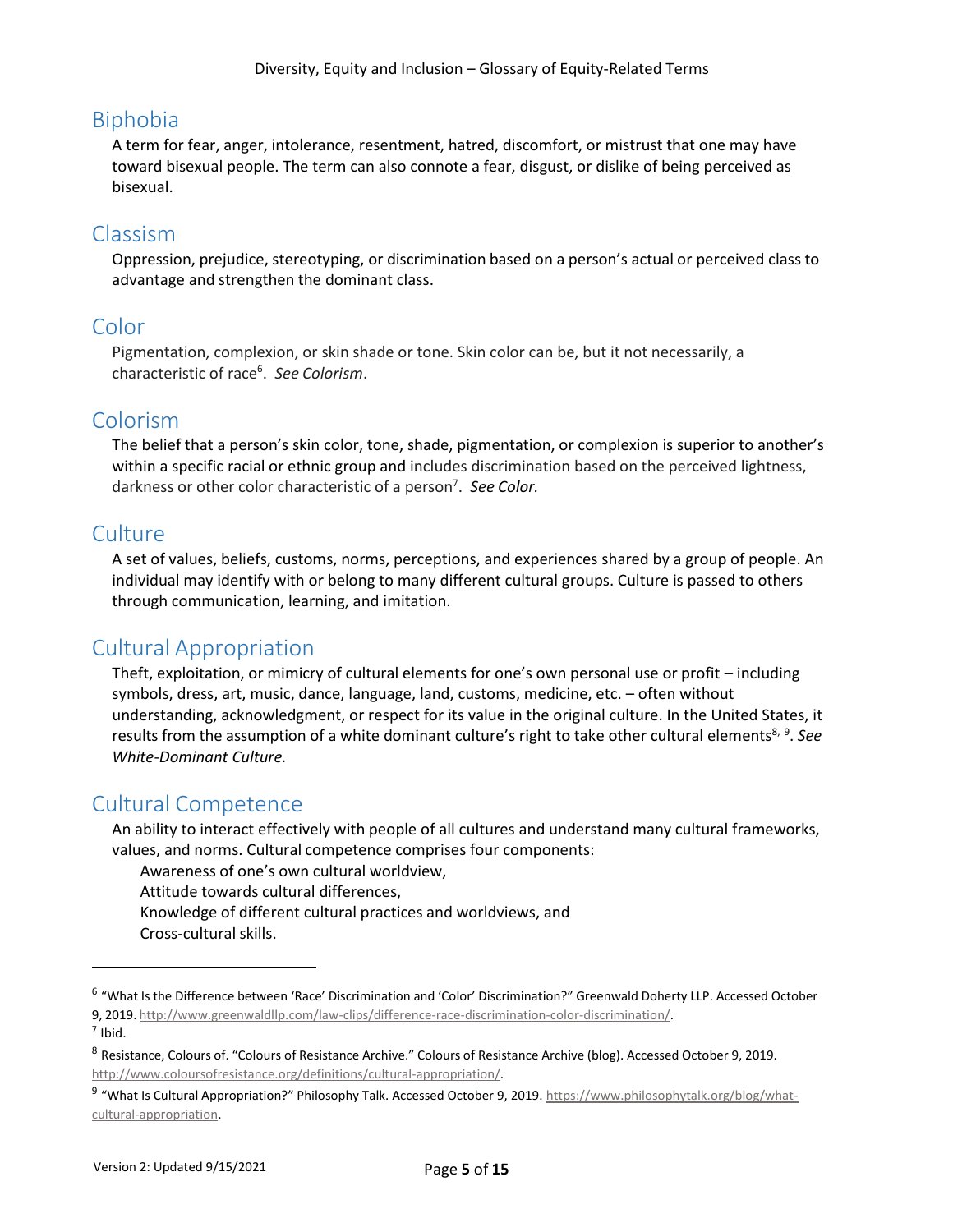<span id="page-6-0"></span>A key component of cultural competence is respectfully engaging others with cultural dimensions and perceptions different from our own and recognizing that none is superior to another. Cultural competence is a developmental process that evolves over an extended period.

# Cultural Humility

Approach to respectfully engaging others with cultural identities different from your own and recognizing that no cultural perspective is superior to another. Cultural humility may look different for different people or groups. For example, in a white dominant culture the practice of cultural humility for white people includes acknowledging systems of oppression and involves critical self-reflection, lifelong learning and growth, a commitment to recognizing and sharing power, and a desire to work toward institutional accountability. The practice of cultural humility for people of color includes accepting that the dominant culture does exist, that institutional racism is in place, to recognize one's own response to the oppression within it, to work toward dismantling it through the balanced process of calling it out and taking care of one's self $^{10}$ .

## <span id="page-6-1"></span>**Disability**

<span id="page-6-2"></span>An actual, perceived, or non-apparent physical, sensory, mental, or cognitive condition that has an adverse effect on a person's ability to carry out day-to-day life functions. Environmental barriers may hinder persons with disabilities from fully and effectively participating on an equitable basis.

## Disablism

<span id="page-6-3"></span>A set of assumptions (conscious or unconscious) and practices that promote the differential or unequal treatment of people because of actual, perceived, or non-apparent disabilities<sup>11</sup>. See Ableism.

# Discrimination

<span id="page-6-4"></span>Inequitable treatment of an individual or group based on their actual or perceived membership in a specific group.

#### **Diversity**

Describes the presence of differences within a given setting, collective, or group. An individual is not diverse – a person is unique. Diversity is about a collective or a group and exists in relationship to others. A team, an organization, a family, a neighborhood, and a community can be diverse. A person can bring diversity of thought, experience, and trait, (seen and unseen) to a team — and the person is still an individual<sup>12</sup> . S*ee Workforce Diversity and Workplace Diversity.*

# Dominant Culture

The most institutionally normalized power, is widespread, and influential across societal structures and

<sup>&</sup>lt;sup>10</sup> "Equity Language Guide." Office of Financial Management. Accessed October 9, 2019. [https://www.ofm.wa.gov/state-human](https://www.ofm.wa.gov/state-human-resources/workforce-diversity-equity-and-inclusion/diversity-equity-and-inclusion-resources/dei-committee-documents)[resources/workforce-diversity-equity-and-inclusion/diversity-equity-and-inclusion-resources/dei-committee-documents.](https://www.ofm.wa.gov/state-human-resources/workforce-diversity-equity-and-inclusion/diversity-equity-and-inclusion-resources/dei-committee-documents)

<sup>&</sup>lt;sup>11</sup> "What Is Ableism?" Accessed October 9, 2019[. http://www.stopableism.org/p/what-is-ableism.html.](http://www.stopableism.org/p/what-is-ableism.html)

<sup>12</sup> "Diversity & Inclusion." U.S. Office of Personnel Management. Accessed October 9, 2019. [https://www.opm.gov/policy-data](https://www.opm.gov/policy-data-oversight/diversity-and-inclusion/)[oversight/diversity-and-inclusion/.](https://www.opm.gov/policy-data-oversight/diversity-and-inclusion/)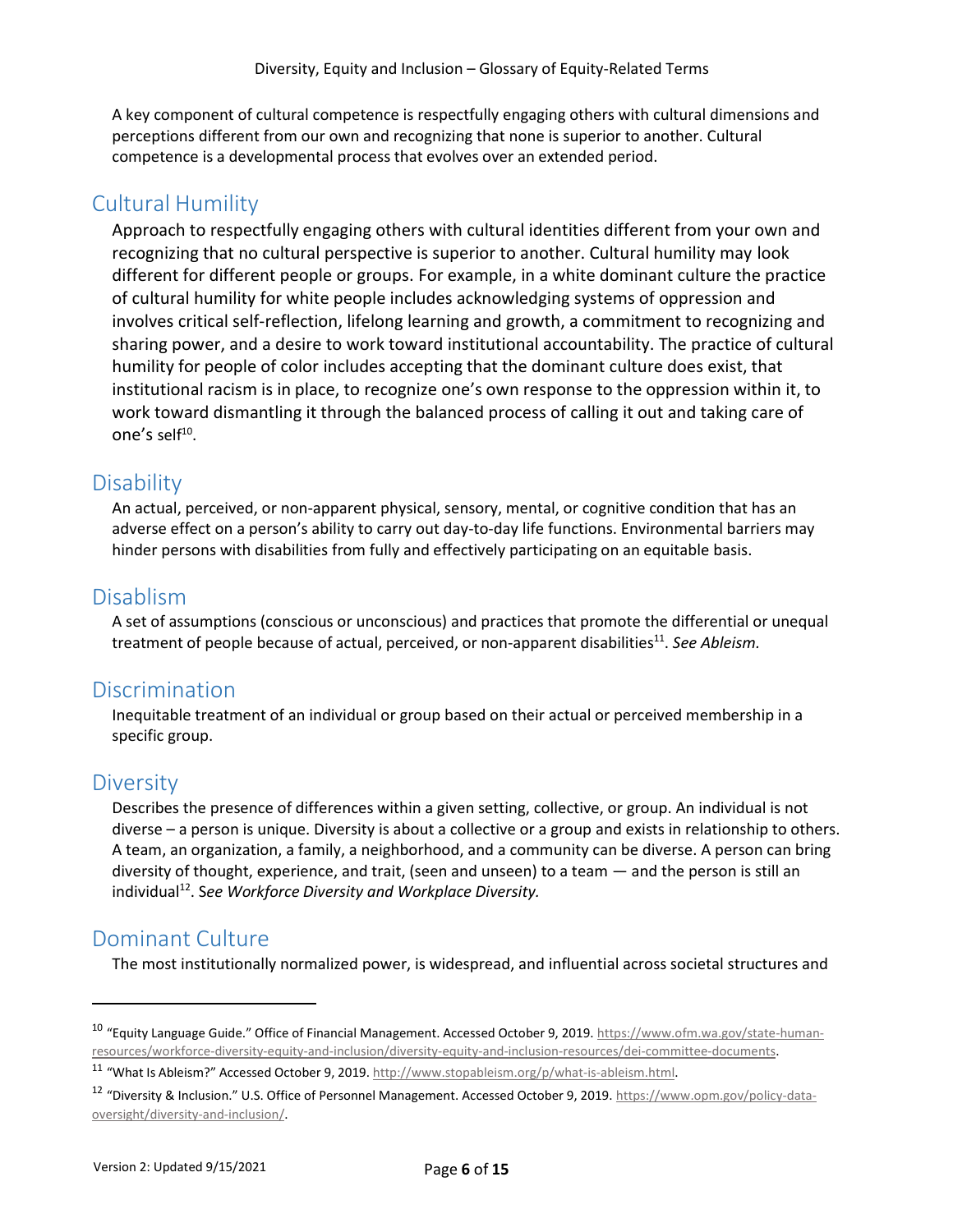entities in which multiple cultures are present. *See Culture and White Dominant Culture.*

#### Environmental Justice

Environmental justice means the fair treatment and meaningful involvement of all people regardless of race, color, national origin, or income in the development, implementation, and enforcement of environmental laws, regulations, and policies. It recognizes that there are communities that are underresourced, marginalized and oppressed across Washington that are disproportionately affected. Justice will be achieved when everyone enjoys the same degree of protection from environmental and health hazards, access to the decision-making process, and benefits of a healthy environment in which to live, learn, and work $^{13}$ .

#### Ethnocentrism

<span id="page-7-1"></span><span id="page-7-0"></span>The belief that one's own ethnic group or culture is superior to other ethnic groups and cultures.

#### Equity

The act of developing, strengthening, and supporting procedural and outcome fairness in systems, procedures, and resource distribution mechanisms to create equitable (not equal) opportunity for all people. Equity is distinct from equality which refers to everyone having the same treatment without accounting for differing needs or circumstances. Equity has a focus on eliminating barriers that have prevented the full participation of historically and currently oppressed groups.

#### **Ethnicity**

<span id="page-7-3"></span><span id="page-7-2"></span>A social construct that divides people into smaller social groups based on characteristics such as values, behavioral patterns, language, political and economic interests, history, and ancestral geographical base $^{14,15}$ .

## Gender Identity

A person's innermost concept of self as male, female, a blend of both or neither – how individuals perceive themselves and what they call themselves. A person's gender identity can be the same or different from their biological sex.

**Agender** - Without gender. When a person feels they have no gender at all and have no connection to any gender.

**Cisgender** - Describes a person whose gender identity and gender expression matches the gender typically associated with their biological sex. Often abbreviated to "Cis".

**Gender Non-Binary** - A term of self-identification for people who do not identify within the limited and binary terms that have described gender identity: male or man, female or woman. **Genderfluid** - Individuals whose gender varies over time. A gender fluid person may at any time identify as male, female, agender, any other non-binary identity, or some combination of identities. **Genderqueer** - Describes a person who identifies outside of the binary of male/man and female/woman. It is also used as an umbrella term for many gender non-conforming or non-

<sup>&</sup>lt;sup>13</sup> US EPA, OA. "Environmental Justice." Collections and Lists. US EPA, November 3, 2014. [https://www.epa.gov/environmentaljustice.](https://www.epa.gov/environmentaljustice)

<sup>&</sup>lt;sup>14</sup> "Our Research – ProInspire." Accessed October 9, 2019. [https://www.equityinthecenter.org/our-research/.](https://www.equityinthecenter.org/our-research/)

<sup>&</sup>lt;sup>15</sup> "Articles - Diversity and Inclusion Resources - Center for Diversity and Inclusion (CDI) - University of Houston." University of Houston. Accessed October 9, 2019. [https://www.uh.edu/cdi/diversity\\_education/resources/articles/.](https://www.uh.edu/cdi/diversity_education/resources/articles/)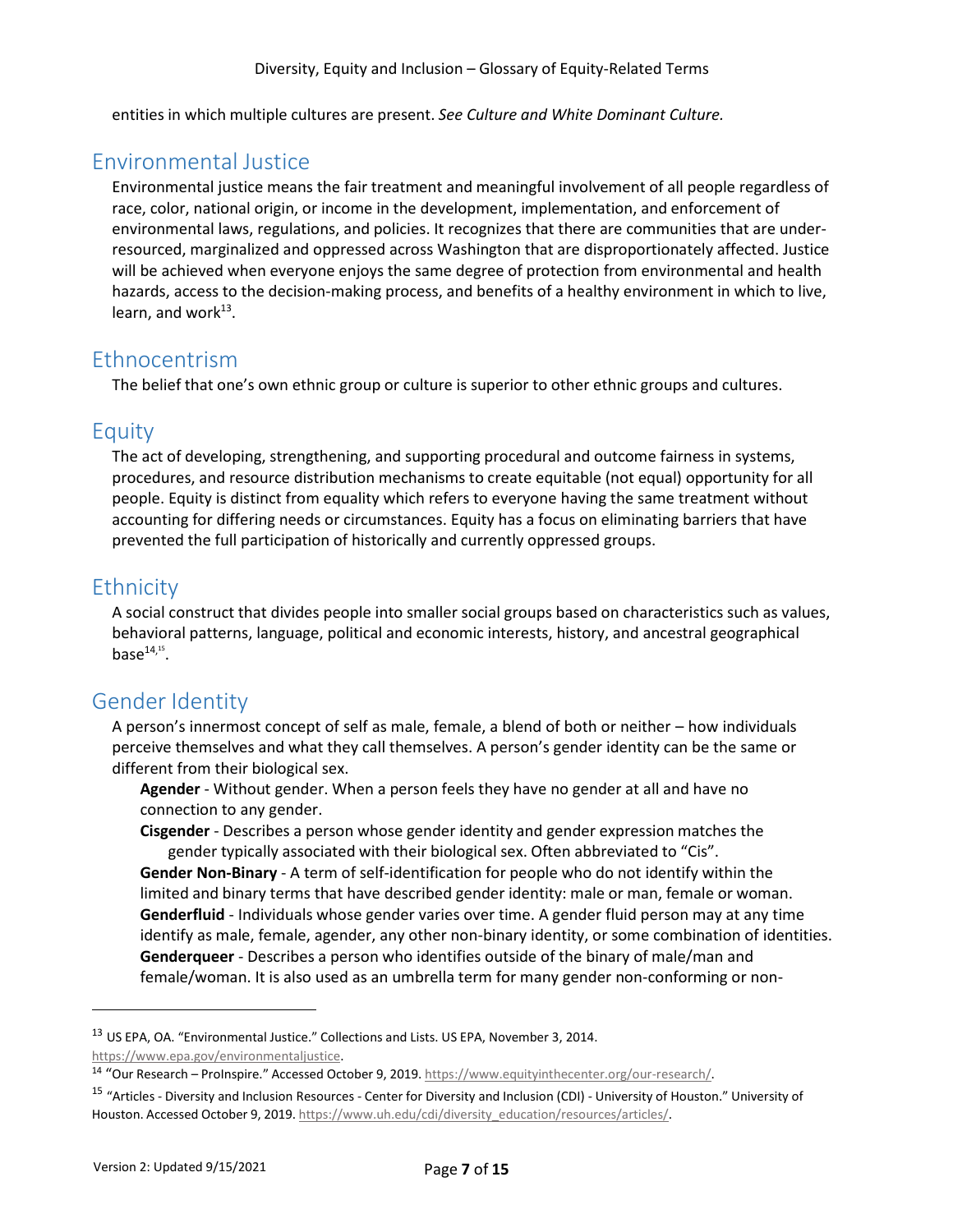binary identities (i.e. agender, bi-gender, genderfluid).

<span id="page-8-0"></span>**Transgender** - An umbrella term used to describe a person whose gender identity and sex assigned at birth do not correspond.

#### Gender-Expansive

An umbrella term used for individuals that broaden their own culture's commonly held definitions of gender, including expectations for its expression, identities, roles, and/or other perceived gender norms. Gender-expansive individuals include those with transgender and non-binary identities, as well as those whose gender in some way is seen to be stretching society's notions of gender<sup>16</sup>. Se*e Gender Identity and Gender Expression.*

#### Gender Expression

<span id="page-8-1"></span>External appearance of one's gender, usually expressed through behavior, clothing, haircut or intonation, and which may or may not conform to societal expectations of a person's sex assigned at birth or their gender identity.

<span id="page-8-2"></span>**Gender Non-Conforming** - A way to describe a person whose gender expression does not correspond with their sex assigned at birth. It is not used as a personal identifier<sup>17</sup>.

#### Gender Pronouns

<span id="page-8-3"></span>A pronoun that a person chooses to refer to themselves. These include, but aren't limited to: she, her, hers, herself; he, him, his, himself; they, them, theirs, themselves; and ze, hir or zir, hirs or zirs, hirself or zirself.

## Genetic Information

<span id="page-8-4"></span>Genetic information includes information about an individual's genetic tests and the genetic tests of an individual's family members, as well as information about the manifestation of a disease or disorder in an individual's family members<sup>18,19</sup>.

#### Heterosexism

<span id="page-8-5"></span>Discrimination or prejudice against LGBTQ+ people on the assumption that heterosexuality is the cultural norm and the prejudiced belief that heterosexuals are socially and culturally superior.

## Homophobia

<span id="page-8-6"></span>A term for fear, anger, intolerance, resentment, hatred, discomfort, or mistrust that one may have toward LGBTQ+ people. Can also connote a fear, disgust, or dislike of being perceived as LGBTQ+.

#### **Identity**

<span id="page-8-7"></span>A person's innermost concept of self. How an individual perceives themselves and what they call themselves.

<sup>&</sup>lt;sup>16</sup> "Gender-Expansive." Gender Spectrum (blog). Accessed October 9, 2019. [https://www.genderspectrum.org/glossary/gender](https://www.genderspectrum.org/glossary/gender-expansive/)[expansive/.](https://www.genderspectrum.org/glossary/gender-expansive/)

<sup>&</sup>lt;sup>17</sup> "What's the Difference between 'Gender Identity' and 'Gender Expression'? – The LGBTQ+ Experiment." Accessed October 9, 2019. [https://lgbtqexperiment.com/2018/11/08/whats-the-difference-between-gender-identity-and-gender-expression/.](https://lgbtqexperiment.com/2018/11/08/whats-the-difference-between-gender-identity-and-gender-expression/)

<sup>18</sup> "Our Research – ProInspire." Accessed October 9, 2019. [https://www.equityinthecenter.org/our-research/.](https://www.equityinthecenter.org/our-research/)

<sup>&</sup>lt;sup>19</sup> "Genetic Discrimination." Accessed October 9, 2019[. https://www.eeoc.gov/laws/types/genetic.cfm.](https://www.eeoc.gov/laws/types/genetic.cfm)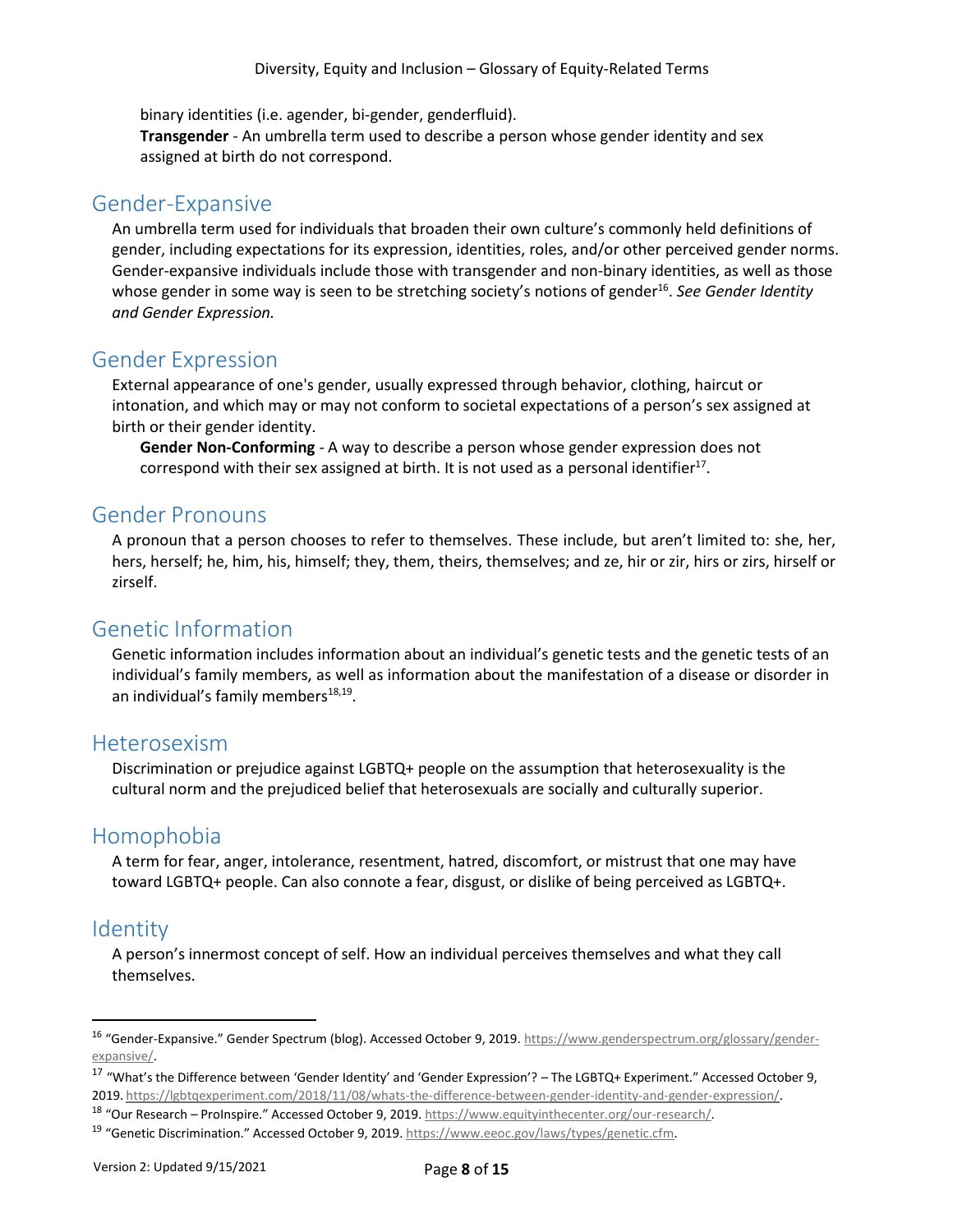#### Inclusion

Intentionally designed, active, and ongoing engagement with people that ensures opportunities and pathways for participation in all aspects of group, organization, or community, including decisionmaking processes. Inclusion is not a natural consequence of diversity. There must be intentional and consistent efforts to create and sustain a participative environment. Inclusion refers to how groups show that people are valued as respected members of the group, team, organization, or community. Inclusion is often created through progressive, consistent, actions to expand, include, and share.

# **Intersectionality**

<span id="page-9-0"></span>Intersectionality is a framework for understanding the interaction of cultures and identities held by an individual. Intersectionality explains how an individual with multiple identities that may have been marginalized can experience compounded oppression (such as racism, sexism, and classism) or how an individual can experience privilege in some areas and disadvantage in other areas. It takes into account people's overlapping identities to understand the complexity of their life outcomes and experiences<sup>20,21</sup>.

#### LGBTQ+

<span id="page-9-1"></span>An acronym that describes individuals who identify as Lesbian, Gay, Bisexual, Transgender, Queer/Questioning, Intersex, and Asexual. The "+" respectively includes, but is not limited to, two-spirit and pansexual. The term queer is sometimes used within the community as an umbrella term to refer to all LGBTQ+ people. It may also be used as a political statement which advocates breaking binary thinking and seeing sexual orientation, gender identity and gender expression as fluid.

## Marginalization

<span id="page-9-2"></span>The social process of relegating a particular person, groups or groups of people to an unimportant or powerless position. This use of power prevents a particular person, group, or groups of people from participating fully in decisions affecting their lived experiences, rendering them insignificant or peripheral. Some individuals identify with multiple groups that have been marginalized. People may experience further marginalization because of their intersecting identities.

## Microaggression

<span id="page-9-3"></span>The everyday verbal, nonverbal, and environmental slights, snubs, or insults, whether intentional or unintentional, which communicate hostile, derogatory, or negative messages to target persons based solely upon their marginalized group membership<sup>22,23</sup>.

## Military Status

A person's connection to the military in the categories listed below:

<span id="page-9-4"></span>**Disabled Veterans -** A veteran who is entitled to compensation under laws administered by the Department of Veteran Affairs or a person who was discharged or released from active duty because of a service-connected disability. This includes veterans who would be entitled to

<sup>&</sup>lt;sup>20</sup> Crenshaw, Kimberlé, ed. Critical Race Theory: The Key Writings That Formed the Movement. New York: New Press, 1995.

<sup>&</sup>lt;sup>21</sup> Crenshaw, Kimberlé. On Intersectionality: Essential Writings. New York: New Press, 2019.

 $22$  "Microaggressions: More Than Just Race." Psychology Today. Accessed October 9, 2019.

[http://www.psychologytoday.com/blog/microaggressions-in-everyday-life/201011/microaggressions-more-just-race.](http://www.psychologytoday.com/blog/microaggressions-in-everyday-life/201011/microaggressions-more-just-race)

<sup>&</sup>lt;sup>23</sup> "Our Research – ProInspire." Accessed October 9, 2019. [https://www.equityinthecenter.org/our-research/.](https://www.equityinthecenter.org/our-research/)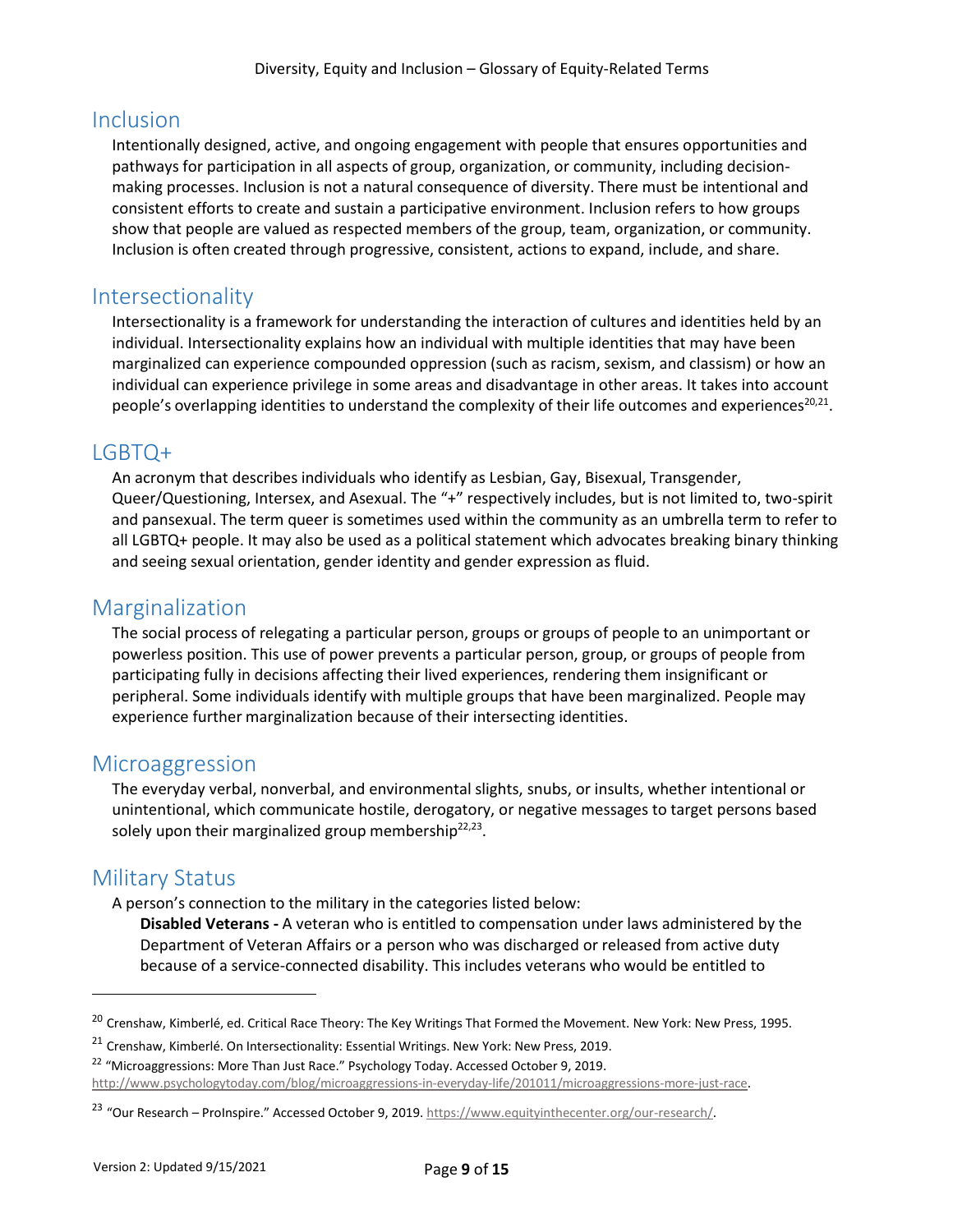disability compensation if they were not receiving military retirement pay instead.

Reference: Title 38 U.S.C. Section 4211 (3)

**Military Spouse** - Washington state recognizes military spouse as any person currently or previously married to a military service member during the service member's time of active, reserve, or National Guard duty.

Reference: [Executive](https://www.governor.wa.gov/sites/default/files/exe_order/19-01_VeteranAndMilitaryFamily%20.pdf) Order 19-01

**National Guard & Reserve Service** - The Armed Forces reserve component includes the Army Reserve, Navy Reserve, Marine Corps Reserve, Air Force Reserve, Coast Guard Reserve, Army National Guard of the United States and the Air National Guard of the United States. The individuals are currently serving in a reserve component capacity contributing to the national security and military readiness.

Reference: Title 38 U.S.C. Section 101 (7)

**Special Disabled Veterans -** A veteran who is entitled to compensation under laws administeredby the Department of Veteran Affairs

a disability rated at 30 percent or more; or

a disability rated at 10 or 20 percent in the case of a veteran who has been determined under 38 U.S.C. 3106 to have a serious employment handicap; or

<span id="page-10-1"></span><span id="page-10-0"></span>a discharge or release from active duty because of a service-connected disability. Reference: Title 38 U.S.C. Section 4211 (1)

**Veteran:** includes every person who has received a discharge or was released from active military service under conditions other than dishonorable or is in receipt of a United States department of defense discharge document that characterizes their military service as other than dishonorable (RCW 41.04.007 & Title 38 U.S.C.).

#### Misogyny

The dislike of, contempt for, or engraved prejudice against women/females.

#### **Nationality**

<span id="page-10-2"></span>A specific legal relationship between a person and a state, whether by birth or naturalization in the case of an immigrant.

#### National Origin

System of classification based on the nation from which a person originates regardless of the nation they currently live. National origin is not something an individual can change, though origin can change through the generations of family.

## Oppression/Anti-Oppression

**Oppression** - Systemic devaluing, undermining, marginalizing, and disadvantaging of certain social identities in contrast to the privileged norm; when some people are denied something ofvalue, while others have ready access. This can occur, intentionally and unintentionally, on individual, institutional, and cultural levels.

<span id="page-10-3"></span>Individual - attitudes and actions that reflect prejudice against a social group. Institutional - policies, laws, rules, norms, and customs enacted by organizations and social institutions that disadvantage some social groups and advantage other social groups.

Institutional - policies, laws, rules, norms, and customs enacted by organizations and social institutions that disadvantage some social groups and advantage other social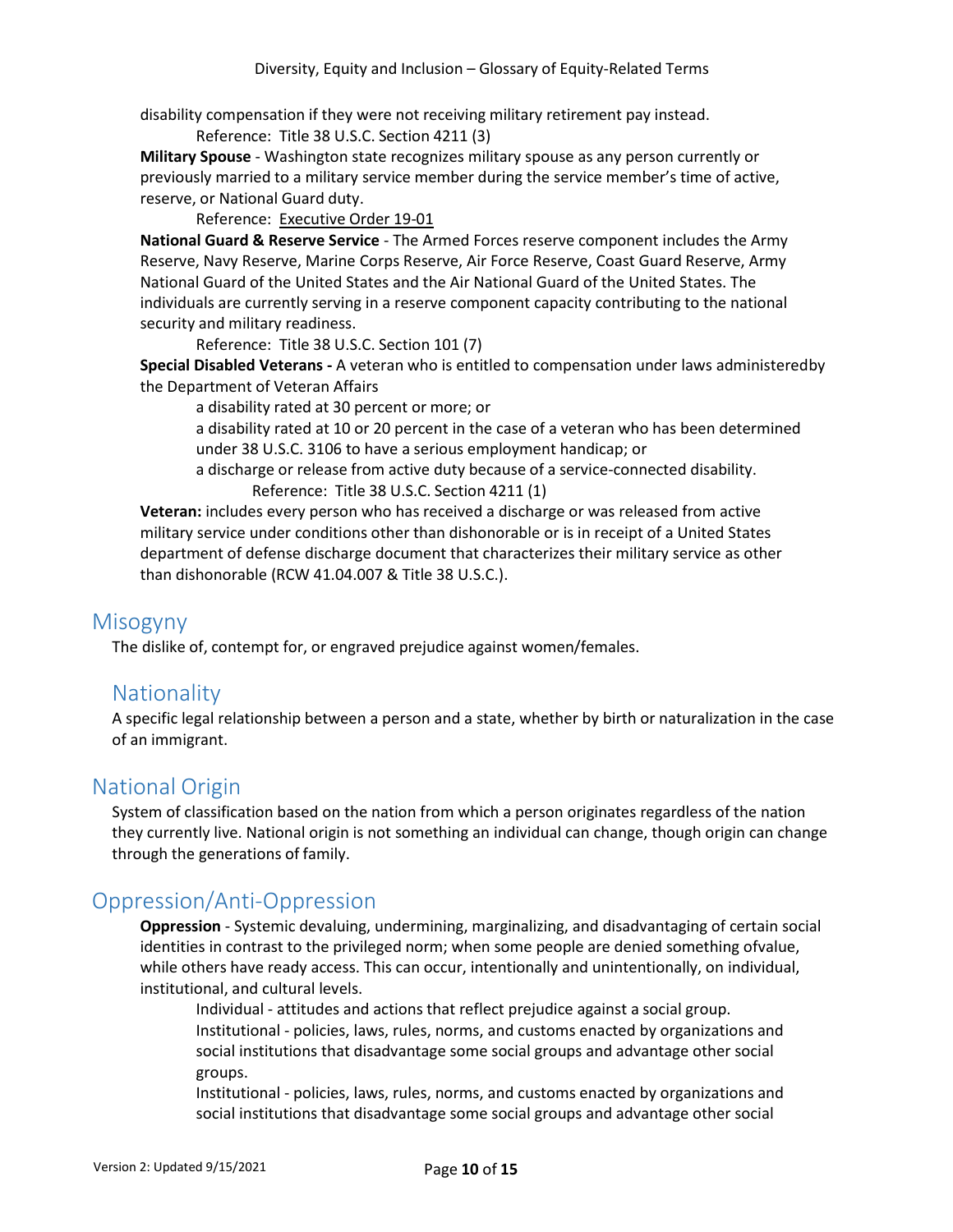groups.

<span id="page-11-5"></span>Societal/cultural - social norms, roles, rituals, language, music, and art that reflect and reinforce the belief that one social group is superior to another.

**Anti-oppression -** The act of shifting power to people who have been marginalized by recognizing, mitigating and eliminating the oppressive effects of the individual, institutional andsocietal elements of the dominant culture.

#### **Othering**

Othering encompasses the systematically expressed prejudice on the basis of group identities or membership. It is a common set of dynamics, processes, and structures that produces marginality and persistent inequality across any of the full range of human differences. It is a strategy of the dominant culture to prevent belonging. Dimensions of othering include, but are not limited to, religion, sex, race, ethnicity, socioeconomic status (class), disability, sexual orientation, citizenship/immigration status, and skin tone24,25 . *See Belonging.*

# People of Color or Communities of Color

<span id="page-11-6"></span><span id="page-11-0"></span>Collective term for referring to non-white racial groups<sup>26</sup>.

#### Power

<span id="page-11-1"></span>The ability to decide who will have access to opportunity and resources; the capacity to direct or influence the behavior of others, oneself, and/or the course of events.

#### Power-over

<span id="page-11-2"></span>The ability to impact others without respect or their permission. Exercising control over another person or people through the use of force, authority, or position, and the dissemination of punishment and reward.

#### Power-with

<span id="page-11-3"></span>Using or exercising one's power to work with others equitably for common good, showing respect, leveraging strengths, and providing guidance.

#### Prejudice

<span id="page-11-4"></span>Prejudice is an idea or opinion that is not based on fact, logic, or actual experience. Prejudice may be formed by a person's previous experience, learning, and observations.

## Privilege

Privilege is any unearned benefit, position, power, right, or advantage one receives in society because of their identity. In the United States, privilege is prevalent in the following areas:

<sup>&</sup>lt;sup>24</sup> "Implicit Bias and Structural Racialization |." Accessed October 9, 2019.

[https://nationalequityproject.org/resources/featured-resources/implicit-bias-structural-racialization.](https://nationalequityproject.org/resources/featured-resources/implicit-bias-structural-racialization)

<sup>&</sup>lt;sup>25</sup> "The Problem of Othering: Towards Inclusiveness and Belonging." Othering and Belonging (blog), June 29, 2017. [http://www.otheringandbelonging.org/the-problem-of-othering/.](http://www.otheringandbelonging.org/the-problem-of-othering/)

<sup>&</sup>lt;sup>26</sup> WA Governor's Interagency Council on Health Disparities, Equity Language Guide, 2018,

[https://healthequity.wa.gov/Portals/9/Doc/Publications/Reports/EquityLanguageGuide\\_Final\\_.pdf](https://healthequity.wa.gov/Portals/9/Doc/Publications/Reports/EquityLanguageGuide_Final_.pdf)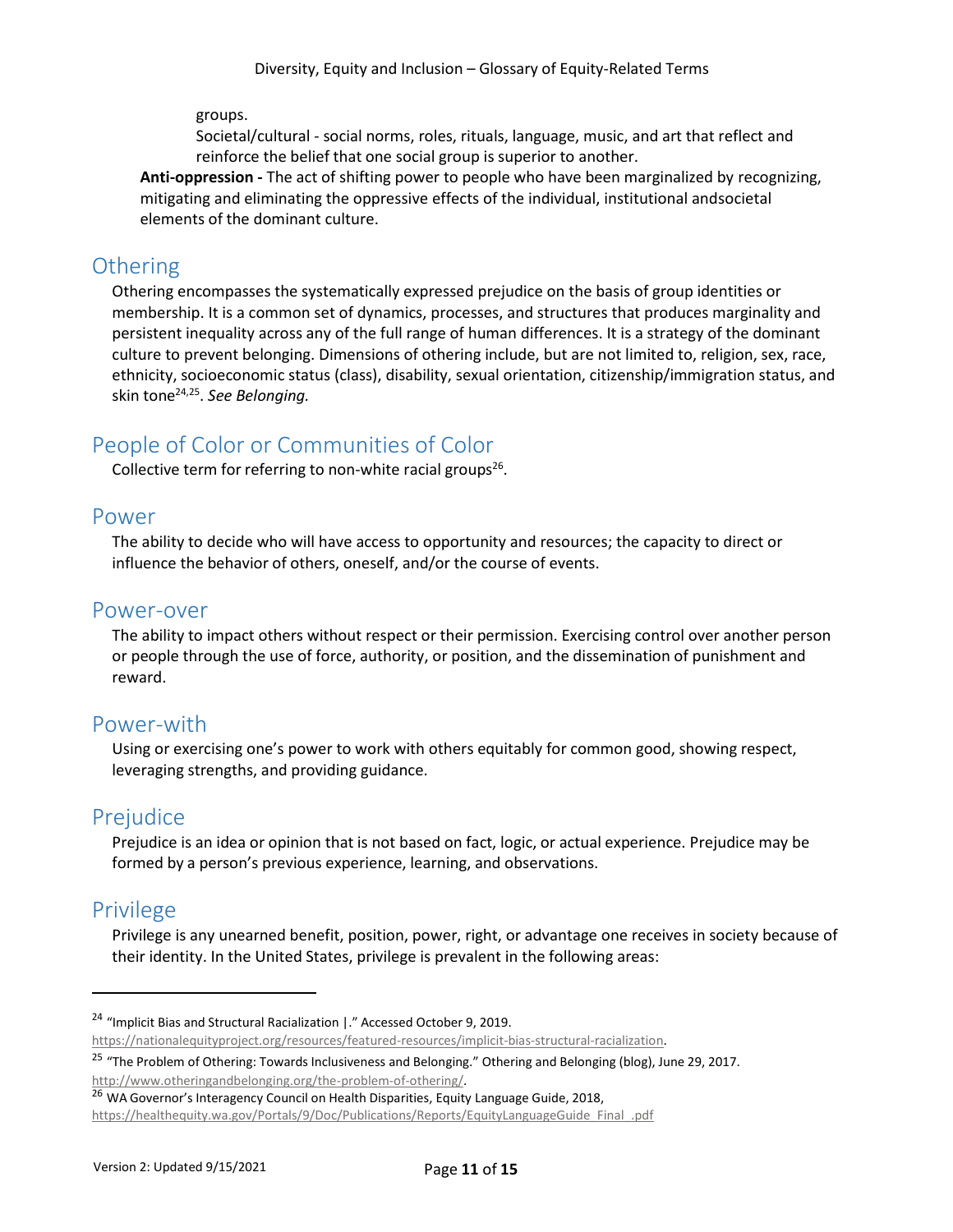Ability privilege; Age privilege; Christian privilege; Cis Privilege; Class or economic privilege; Hetero privilege; Male privilege; National origin; and White privilege.

## Questioning

<span id="page-12-1"></span><span id="page-12-0"></span>A term to describe a person who is exploring their sexual orientation, gender identity, or gender expression.

#### Race

A social construct that divides people into smaller social groups based on characteristics most typically skin color. Racial categories were socially constructed, and artificially created whiteness as one of the elements of the dominant culture. Race was created to concentrate power and advantage people who are defined as white and justify dominance over non-white people. The idea of race has become embedded in our identities, institutions, and culture, and influences life opportunities, outcomes, and experiences. Racial categories change based on the political convenience of the dominant society at a given period of time. *See Nationality/National Origin, Color, Colorism, and Ethnicity.*

#### Race Equity

<span id="page-12-3"></span><span id="page-12-2"></span>The vision or existence of a community, society, or world in which race or color does not predict the amount and quality of opportunities, services, and benefits. The condition where one's race identity has no influence on how one fares in society<sup>27</sup>.

## Racism

A way of representing or describing race that creates or reproduces structures of domination based on racial categories<sup>28</sup>.

In other words, racism is racial prejudice plus power. In the United States, it is grounded in the creation of a white dominant culture that reinforces the use of power to create privilege for white people while marginalizing people of color, whether intentional or not.

It is perpetuated in many forms of racism that include:

**Individual racism** - An individual's beliefs, attitudes, and actions that perpetuates racism. **Interpersonal racism** - When individuals express their beliefs and attitudes with another person that perpetuates racism.

**Internalized racism** - When people of color, knowingly or unknowingly, accept and integrate negative racist images, beliefs, and identities to their detriment.

**Institutional racism** - Intentional or unintentional, laws, organizational practices, policies,and

<sup>&</sup>lt;sup>27</sup> "Human Rights Commission." Accessed October 9, 2019. [https://sf-hrc.org/.](https://sf-hrc.org/)

<sup>&</sup>lt;sup>28</sup> Omi, Michael, and Howard Winant. Racial Formation in the United States: From the 1960s to the 1990s. 2nd ed. New York: Routledge, 1994.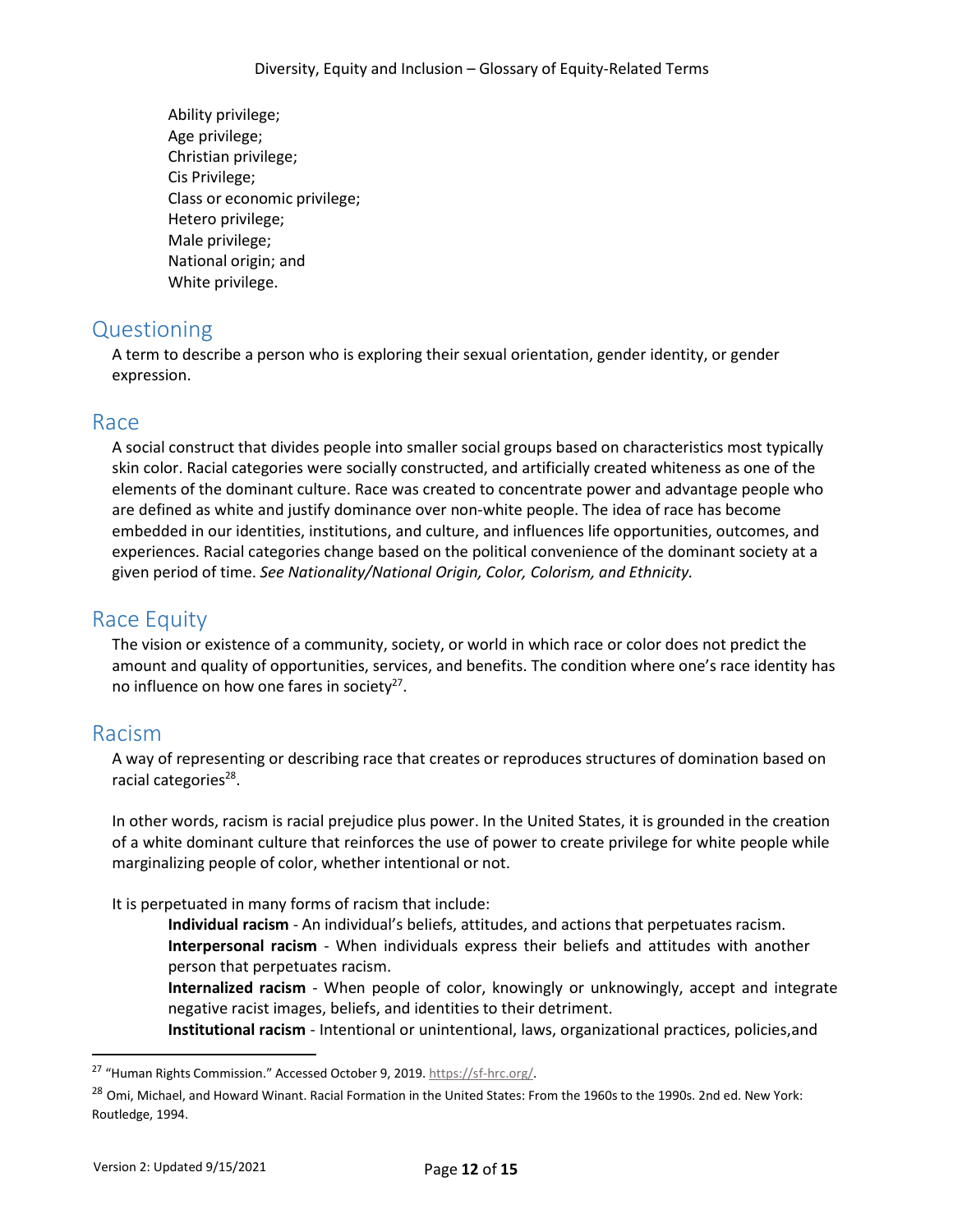programs that work to the benefit of white people and to the detriment of people ofcolor. **Systemic racism**: The way an entire system collectively contributes to racial inequities. This includes the health, environmental, education, justice, government, economic, financial, transportation, and political systems.

**Structural racism** - The interplay of laws, practices, policies, programs, and institutions of multiple systems, which leads to adverse outcomes and conditions for communities of color compared to white communities<sup>29</sup>.

#### <span id="page-13-0"></span>Respect

<span id="page-13-1"></span>A feeling or understanding that someone or something is important, valued and should be treated in a dignified way<sup>30</sup>.

#### Sexism

Discrimination or prejudice against a particular sex or gender on the assumption that another sex or gender is the social and cultural norm. It typically has the most negative impact on women.

## Sexual Orientation

A person's physical, romantic, emotional, aesthetic, and/or other form of attraction to others. Gender identity and sexual orientation are not the same. For instance, transgender people can be straight, bisexual, lesbian, gay, asexual, pansexual, queer, etc., like anyone else.

<span id="page-13-2"></span>**Aromantic** - A person who experiences little to no emotional or romantic attraction to other people. Sometimes aromantic people abbreviate the term to Ace.

**Asexual** - A person who experiences little to no physical attraction to other people. Sometimes asexual people abbreviate the term to Ace.

**Bisexual** - A person who has an emotional and physical attraction to persons of the sameand different genders.

**Gay** - A person who is emotionally and physically attracted to someone of the same gender.It is more commonly associated with males or men.

**Heterosexua**l - A person who is emotionally and physically attracted to people of the opposite sex.

**Lesbian** - A female or woman who has an emotional and physical attraction for other females or women.

**Pansexual** - A person who is emotionally and physically attracted to individuals of all gender identities and expressions.

<span id="page-13-4"></span><span id="page-13-3"></span>**Queer** - A person who expresses fluid identities and/or orientations in their emotional and physical attraction to others. The term is sometimes used as an umbrella term to refer to all LGBTQ+ people.

#### Social Construct

A social phenomenon or convention originating within and cultivated by society or a particular social group, as opposed to existing inherently or naturally.

<sup>&</sup>lt;sup>29</sup> "Glossary--Racial Equity Tools." Accessed October 9, 2019. [https://www.racialequitytools.org/glossary.](https://www.racialequitytools.org/glossary)

<sup>&</sup>lt;sup>30</sup> "Articles - Diversity and Inclusion Resources - Center for Diversity and Inclusion (CDI) - University of Houston." University of Houston. Accessed October 9, 2019. [https://www.uh.edu/cdi/diversity\\_education/resources/articles/.](https://www.uh.edu/cdi/diversity_education/resources/articles/)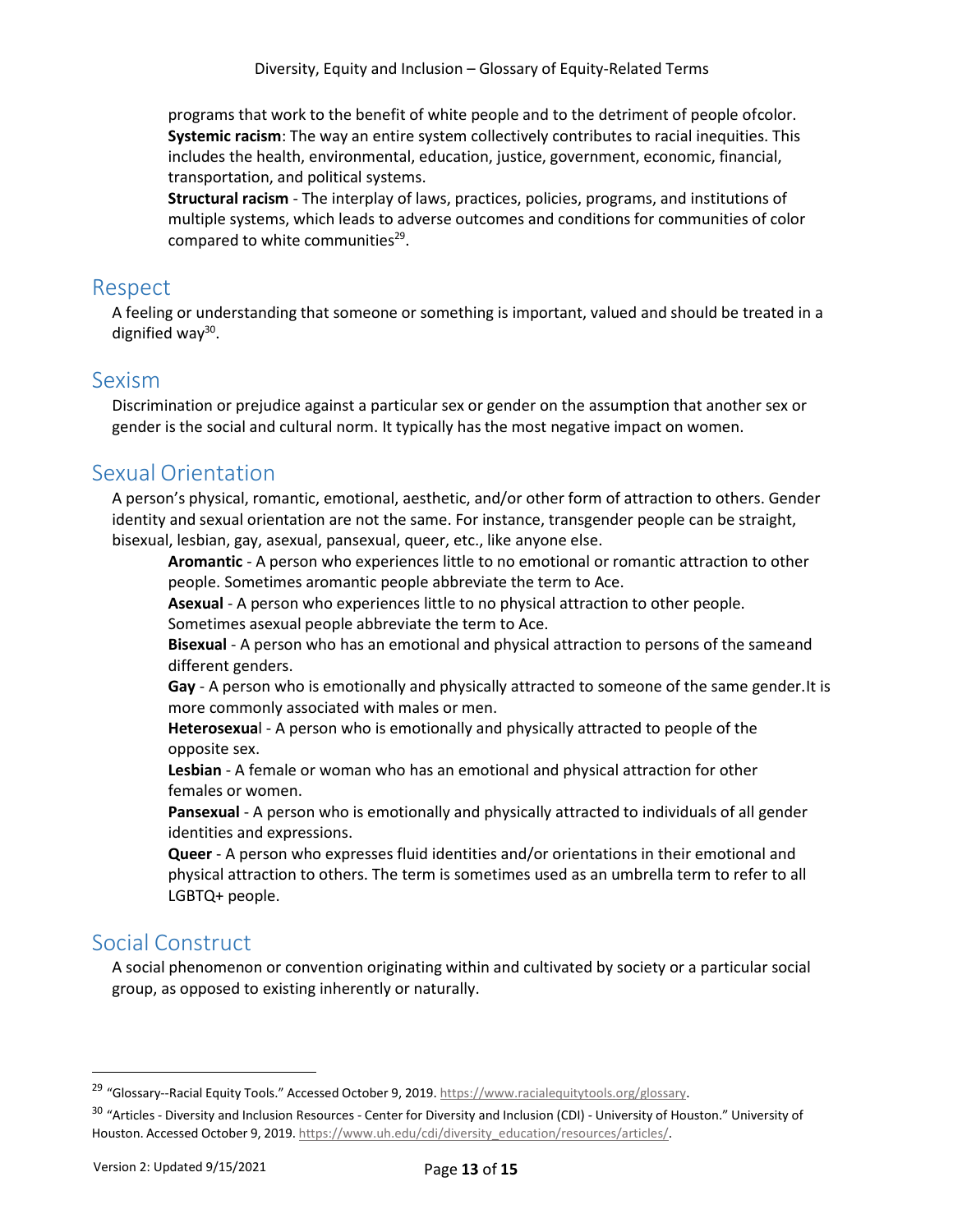#### Social Justice

<span id="page-14-0"></span>A practice within a society based on principles of equality and solidarity that understands and values human rights and recognizes the dignity of every human being. Such a practice would strive to provide basic human needs and comforts to all members of the society regardless of class, race, religion or any other characteristic.

## SOGIE

An acronym, usually used in data collection, for addressing Sexual Orientation, Gender Identity and Expression, which captures all the ways people self-identify. SOGIE includes LGBTQ+ as well as heterosexual, cisgender, and non-questioning individuals.

#### <span id="page-14-1"></span>Stereotype

<span id="page-14-2"></span>Characteristics attributed to an individual or group based on generalization, oversimplification, or exaggeration that may result in stigmatization and discrimination $^{31}$ .

#### Tokenism

The practice of making only a perfunctory or symbolic effort to do a particular thing. Examples of tokenism include but aren't limited to, asking a person of color to be on a hiring panel for the appearance of diverse perspectives, but they don't actually have a connection to the position or voice in the decisions related to the hiring process; you ask a community member to join a meeting to give input and you don't use their input, but talk about how you had representation from that community.

#### Transphobia

<span id="page-14-4"></span><span id="page-14-3"></span>A term for fear, anger, intolerance, resentment, hatred, discomfort, or mistrust that one may have toward people who are transgender or gender non-conforming. The term can also connote a fear, disgust, or dislike of being perceived as transgender or gender non-conforming.

# Two-Spirit

<span id="page-14-5"></span>A term sometimes used to describe Indigenous individuals who have a gender identity or gender expression that does not align with their sex assigned at birth or have a culturally distinct gender, apart from male or man and female or woman.

#### Western-centrism

<span id="page-14-6"></span>The tendency to believe that Western society values, standards and norms are superior to those of other cultures.

# White Dominant Culture

<span id="page-14-7"></span>Culture defined by white men and white women with social and positional power, enacted both broadly in society and within the context of social entities such as organizations. *See Dominant Culture and White Supremacy.*

<sup>31 &</sup>quot;Diversity & Inclusion." U.S. Office of Personnel Management. Accessed October 9, 2019. [https://www.opm.gov/policy-data](https://www.opm.gov/policy-data-oversight/diversity-and-inclusion/)[oversight/diversity-and-inclusion/.](https://www.opm.gov/policy-data-oversight/diversity-and-inclusion/)